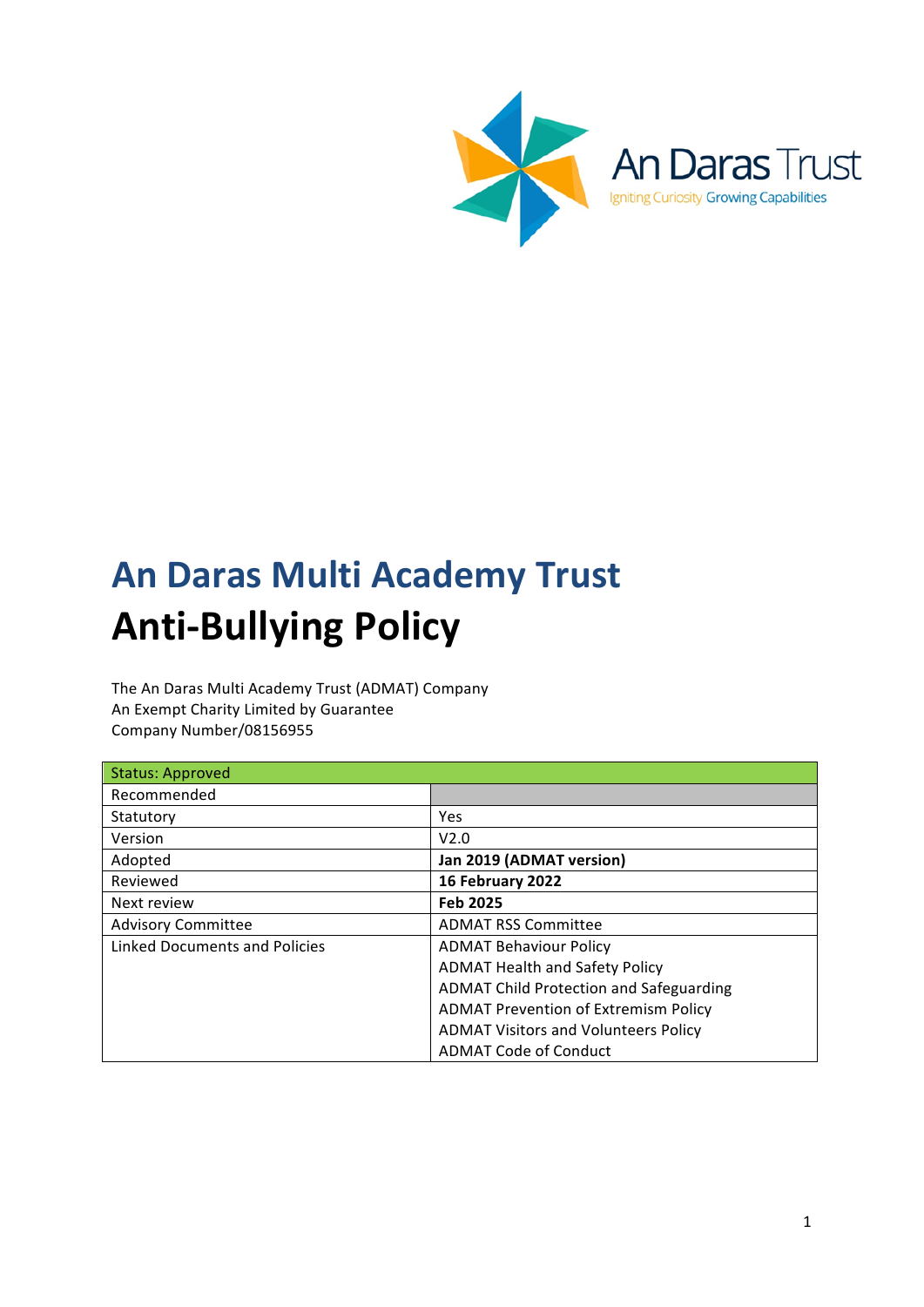## **An Daras Multi Academy Trust**

### **Anti-Bullying Policy**

(To be read in conjunction with the individual school's Behaviour Policy)

#### **Principles and Values**

As a primary school educational trust, we take bullying and its impact very seriously. Pupils and parents should be assured that known incidents of bullying will be responded to in a clear and robust manner.

Bullying will not be tolerated. The trust will seek ways to counter the effects of bullying that may occur within school or in the local community. The ethos of our trust fosters high expectations of outstanding behaviour and we will consistently challenge any behaviour that falls below this.

#### **Objectives of this Policy**

- **E** All directors, local governors, teaching and non-teaching staff, pupils and parents should understand what bullying is and should recognise signs of bullying.
- All directors, local governors and teaching and non-teaching staff should know what the trust/school policy is on bullying and follow it when bullying is reported.
- All pupils and parents should know what the school policy is on bullying, and what they should do if bullying arises.

All of us have encountered bullying at some point in our lives, but we all deal with it differently. The aim of this policy is to work together to ensure that our trust and its schools is a safe place for children and adults to be; whether the trust/school community is directly or indirectly affected by bullying or not.

#### **What Is Bullying?**

Bullying is unacceptable behaviour used by an individual or group, usually repeated over time, that intentionally hurts another individual or group either physically or emotionally.

In other words, bullying at An Daras and any of its schools is considered to be, " unacceptable behaviour which occurs 'lots of times, on purpose'."

Bullying can be short term or continuous over long periods of time.

Bullying can be:

- Emotional being unfriendly, excluding, tormenting (e.g. hiding books, threatening gestures)
- Physical pushing, kicking, biting, hitting, punching or any use of violence
- Racial taunts, graffiti, gestures
- Sexual unwanted physical contact or sexually abusive comments
- Homophobic because of, or focussing on the issue of sexuality
- **•** Direct or indirect verbal name-calling, sarcasm, spreading rumours, teasing and cyber bullying
- **■** All areas of internet, such as email and internet chat Instagram, Twitter and Facebook misuse
- Mobile threats by text messaging and calls
- **■** Misuse of associated technology, i.e. camera and video facilities, I-pad, games consoles, laptops, mobile phones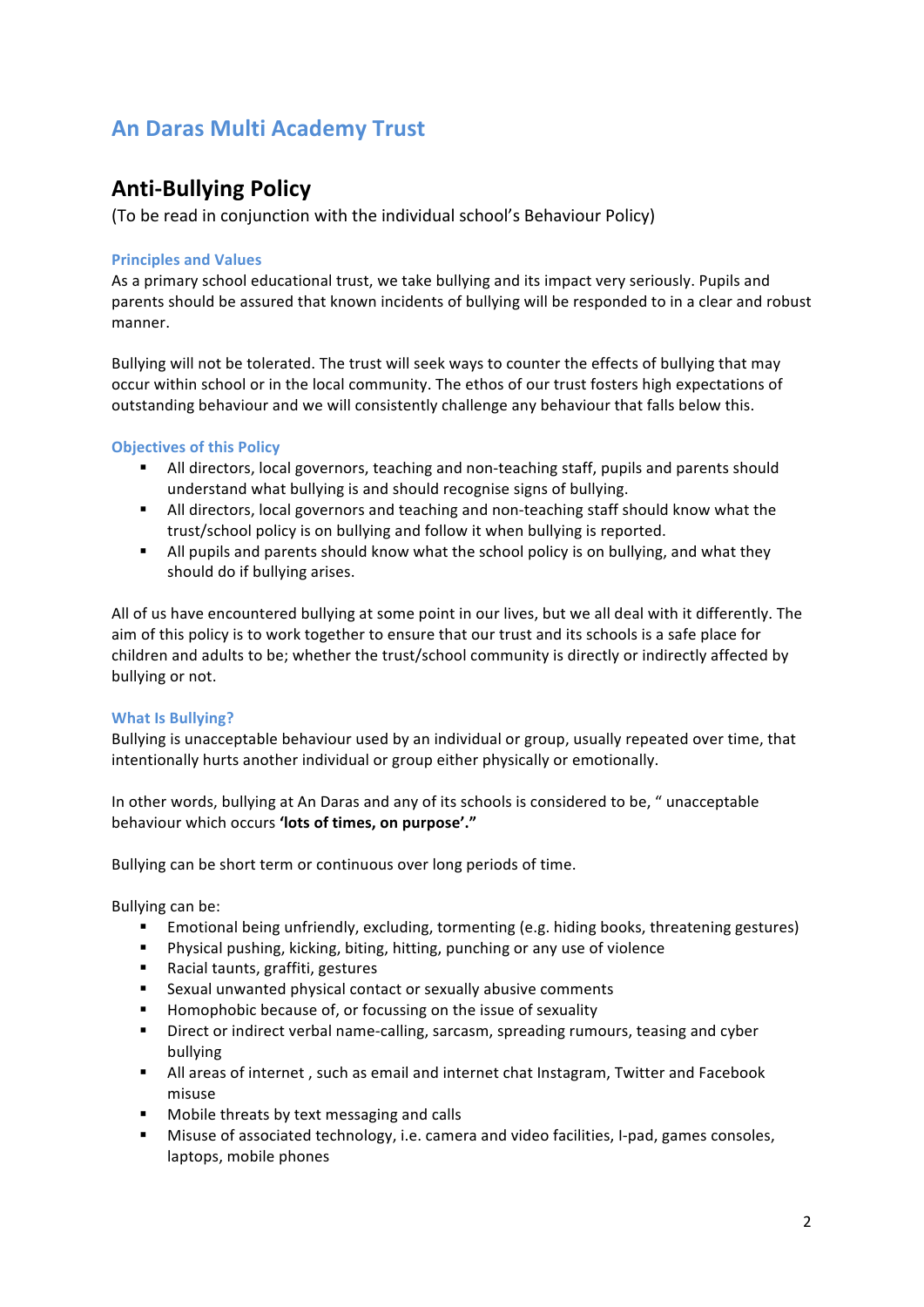#### **Bullying may be related to:**

- § Race
- § Gender
- Religion
- § Culture
- SEN or disability
- Appearance or health condition
- Home circumstances, incl young carers and poverty
- Sexual orientation, sexism, or sexual bullying, homophobia

#### **What is online bullying/cyberbullying?**

Online bullying or cyberbullying can be described as the use of IT, mobile phones and the internet to deliberately upset someone else. It includes:

- text message bullying
- picture/video-clip bullying via mobile phone cameras
- bullying via mobile phones
- email bullying
- chat room bullying
- bullying through instant messaging
- bullying via social networking sites.

Although in many respects it carries similar features to other types of bullying, it also has some distinct characteristics:

- it invades the home and personal space
- $\blacksquare$  it can reach a vast number of people very quickly
- electronically circulated messages are difficult to control
- **■** the bullying can feel relatively anonymous
- there can be a large number of 'bystanders' or 'accessories'
- much of the bullying (if not all) might take place out of the school environment.

Cyberbullying is particularly invasive and can be very difficult to eliminate. It can begin as a joke or relatively innocently and quickly escalate into a very destructive and upsetting means of targeting individuals.

Bullying can take place in the classroom, playground, toilets, on the journey to and from school, on residential trips and cyberspace. It can take place in group activities and between families in the local community.

#### **Perpetrators and Victims**

Bullying takes place where there is an imbalance of power of one person or persons over another. This can be achieved by:

- $\blacksquare$  The size of the individual.
- $\blacksquare$  The strength of the individual
- The numbers or group size involved
- **■** Anonymity through the use of cyber bullying or using email, social networking sites, texts etc

All trust staff must remain vigilant about bullying behaviours and approach this in the same way as any other category of child abuse; that is, do not wait to be told before you raise concerns or deal directly with the matter. Children may not be aware that they are being bullied; because they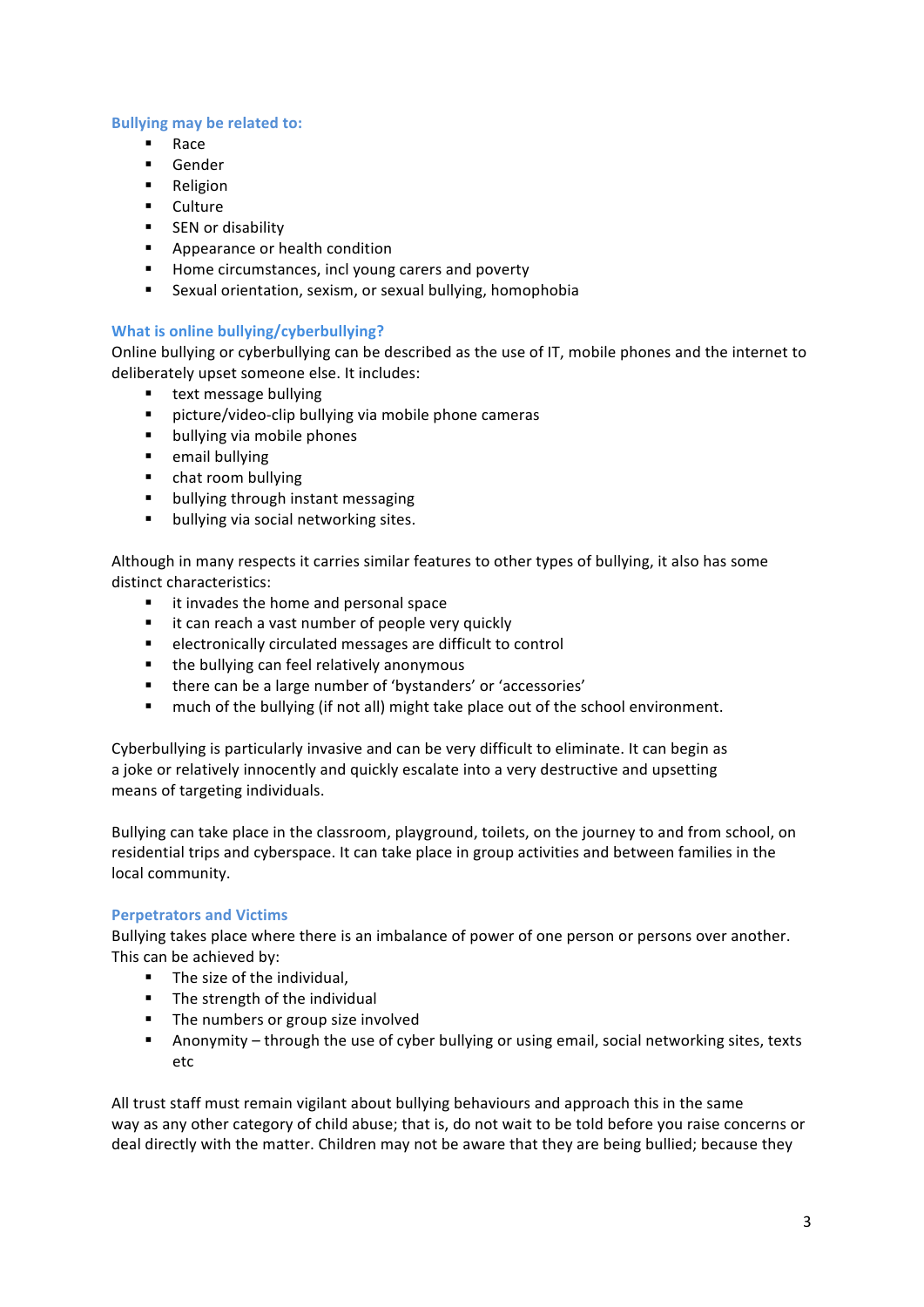may be too young or have a level of Special Educational Needs which means that they may be unable to realise what others may be doing to them.

Staff must also be aware of those children who may be vulnerable pupils; those coming from troubled families, or those responding to emotional problems or mental health issues which may bring about a propensity to be unkind to others or may make them more likely to fall victim to the behaviour of others.

#### **Why is it Important to Respond to Bullying?**

- Everybody has the right to be treated with respect.
- Bullying hurts.
- No one deserves to be a victim of bullying.
- Bullying has the potential to damage the mental health of a victim.
- Pupils who are bullying need to learn different ways of behaving.

#### **Signs and Symptoms For Parents and Staff**

A child may indicate by signs or behaviour that he or she is being bullied. Adults should be aware of these possible signs and that they should investigate if a child:

- is frightened of walking to or from school/begs to be driven to school
- changes their usual routine
- is unwilling to go to school (school phobic)
- begins to truant
- becomes withdrawn anxious, or lacking in confidence
- starts stammering
- attempts or threatens suicide or runs away
- cries themselves to sleep at night or has nightmares
- feels ill in the morning
- begins to do make less effort with school work than previously
- comes home with clothes torn or books damaged
- has possessions which are damaged or " go missing"
- asks for money or starts stealing money
- has dinner or other monies continually "lost"
- has unexplained cuts or bruises
- comes home hungry (money/lunch has been stolen)
- becomes aggressive, disruptive or unreasonable
- is bullying other children or siblings
- stops eating
- is frightened to say what's wrong
- gives improbable excuses for any of the above
- $\blacksquare$  is afraid to use the internet or mobile phone
- is nervous and jumpy when a cyber message is received
- lack of eye contact
- becoming short tempered
- change in attitude to people at home.

These signs and behaviours could indicate other social, emotional and/or mental health problems, but bullying should be considered a possibility and should be investigated.

#### **Outcomes**

All known/reported incidences of bullying will be investigated by the class teacher or by a senior member of staff at the school. It is therefore important that pupils and parents report suspicions of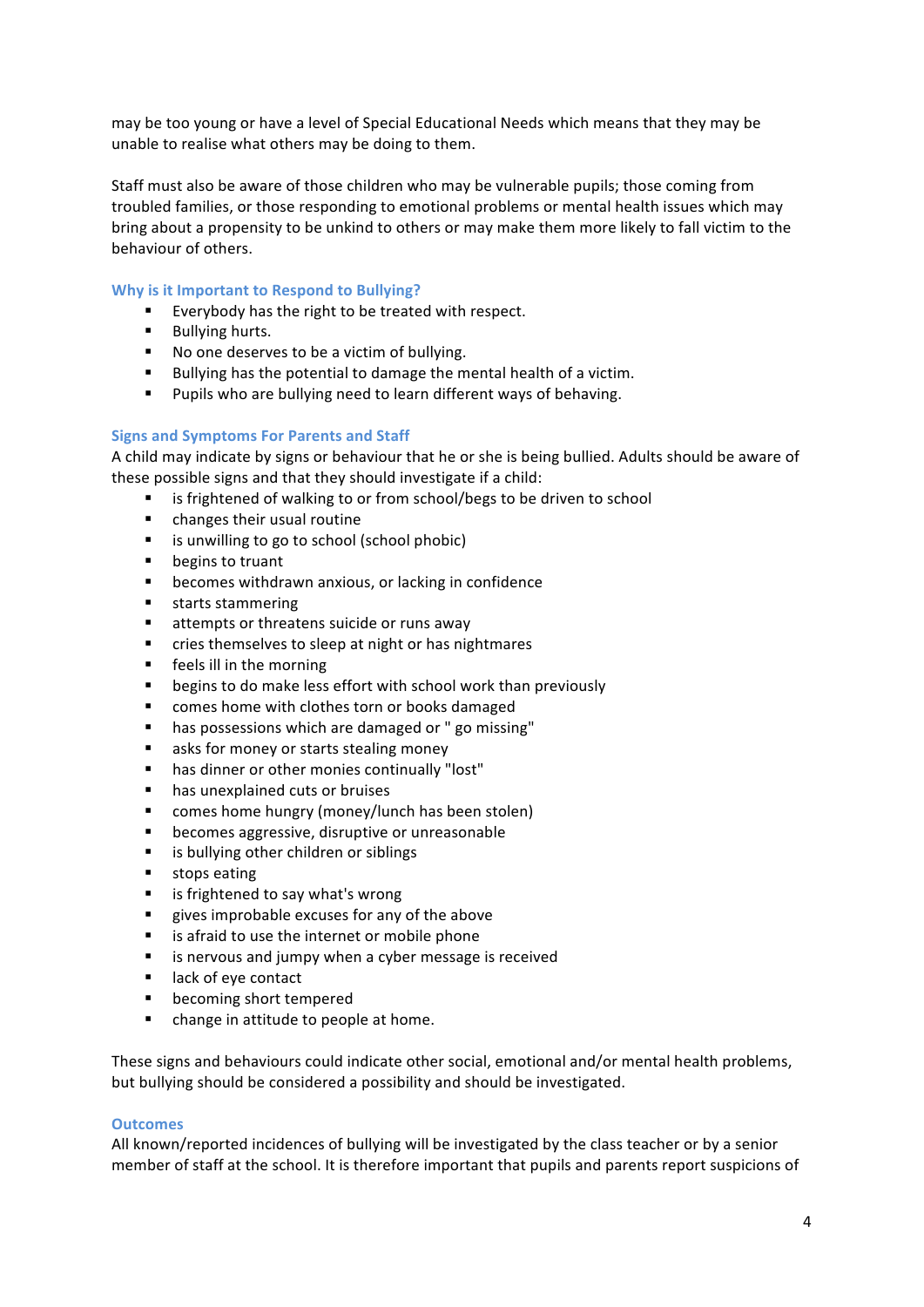bullying to members of staff within school. In light of this parents are encouraged to raise concerns with class teachers who will make the Head of School/Head Teacher aware if they feel concerns need to be to investigated/ include in the anti-bullying register/log.

The child displaying unacceptable behaviour, may be asked to genuinely apologise (as appropriate to the child's age and level of understanding) Other consequences may take place e.g. a parent being informed about their child's behaviour and a request that the parents support the school with any sanctions that it takes (See school level Behaviour Policy). Wherever possible, the pupils will be reconciled.

In some cases, outside agencies may be requested to support the school or family in dealing with a child continually demonstrating unacceptable behaviour towards others.

In serious cases (this is defined as children displaying an on-going lack of response to sanctions, that is, no change in behaviour of the perpetrator and an unwillingness to alter their behaviour choices), support from behaviour outreach, counselling, reduced timetables, or even fixed or permanent exclusion will be considered.

During and after the incident(s) have been investigated and dealt with, each case will be recorded in the Bullying Register/Log maintained by the school (See Recording Bullying section) and monitored to ensure repeated bullying does not take place.

The school Safeguarding Local Governor will be informed of any incidents recorded in the log along with incidents, sanctions and reconciliation.

#### **Prevention**

At An Daras we use a variety of methods to support children in preventing and understanding the consequences of bullying through work within the UNICEF Rights Respecting Schools Programme, TIS programme, class assemblies, PSHE and Citizenship lessons, SMSC Curriculum, School Council/Forum meetings and the school anti-bullying week.

The ethos and working philosophy of our schools means that all staff actively encourage children to have respect for each other and for other people's property. Good and kind/polite behaviour is regularly acknowledged and rewarded.

Staff will regularly discuss bullying, this will inform children that we are serious about dealing with bullying and leads to open conversations and increased confidence in children to want to discuss bullying and report any incidents and concerns about other children's behaviour.

Staff will reinforce expectations of behaviour as a regular theme in line with our trust and school specific Vision and Aims.

Staff will follow the equality policy; supporting every child in our schools. Staff must be careful not to highlight differences of children or an individual child, even if this is done in jest. This gives other children advocacy to use this difference to begin calling names or teasing.

Staff must be vigilant regarding groups of friends together. Friendship groups may bring about the imbalance of power and must be led towards welcoming others to join them and not excluding others from their group.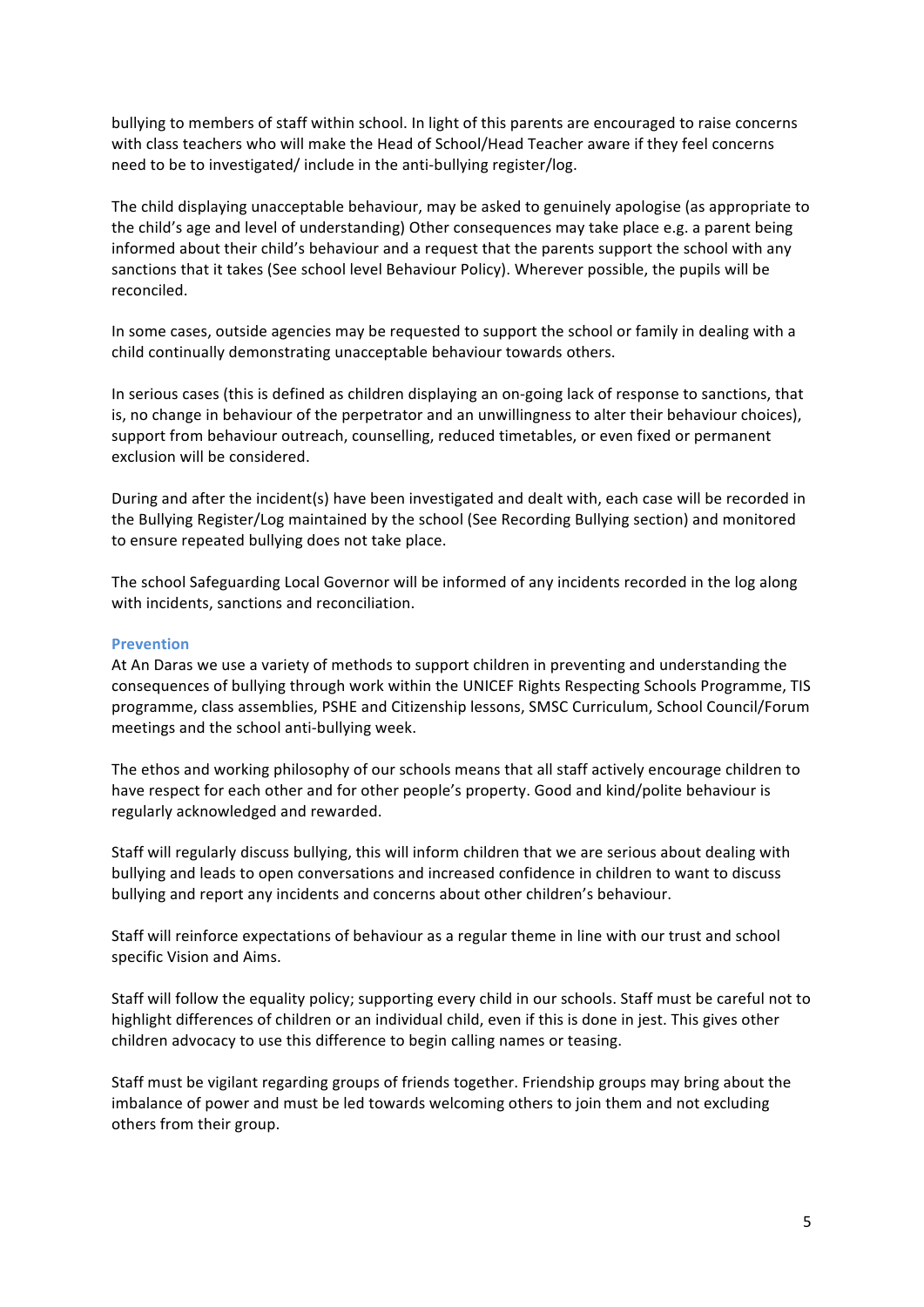Staff must reinforce a general message that children do not have to be friends with everyone else, but they must be respectful of everyone else's feelings and be kind to each other.

Children are involved in the prevention of bullying as and when appropriate, these may include:

- writing a set of school or class rules
- writing a personal pledge or promise against bullying
- writing stories or poems or drawing pictures about bullying
- reading stories about bullying or having them read to a class or assembly
- **E** making up role-plays about what to do through scenarios of bullying
- having discussions about bullying and why it matters that children who use
- unacceptable behaviour towards others are dealt with quickly
- creating an item for the school website.

#### If a child feels that they are being bullied then there are several procedures that they are encouraged to follow: (not hierarchical or exhaustive)

- Tell a teacher or adult whom you feel you can trust
- Tell your School Council/Forum rep
- Tell a friend
- Tell a parent or adult at home whom you feel you can trust
- Discuss it as part of your PSHE time
- Visit the school website for ideas of what to do next.
- Ring Childline and follow the advice given:

#### **Recording of Bullying Incidents**

When an incident of bullying has taken place, staff must be prepared to record and report each incident. General incidences of bullying should be recorded in the Behaviour Register/Log this would include incidents where staff have had to become involved and speak with children, and/or where parents have raised concerns regarding bullying. The Head of School/Headteacher should advise which level of response should be used. All incidents of bullying will be discussed with all relevant staff and parents of the children involved, in order that everyone can be vigilant and that further incidents by the same child(ren) may be prevented from happening in the future. Incidents of bullying will be discussed with the Local Governing Body.

#### **Advice to Parents**

As the parent of a child whom you suspect is being bullied-

- 1. Report bullying incidents to the class teacher or to a senior school leader.
- 2. In cases of serious bullying, the incidents will be recorded by staff and the Head of School/Headteacher notified.
- 3. In serious cases parents should be informed and will be asked to come in to a meeting to discuss the problem.
- 4. The bullying behaviour or threats of bullying must be investigated, and the bullying stopped quickly in line with the school behaviour policy
- 5. An attempt will be made to help the child using unacceptable behaviour towards others, to change their behaviour.

#### **Parents Should Not:**

- 1. Attempt to sort the problem out yourself by speaking to the child whom you think may be behaving inappropriately towards your child or by speaking to their parents.
- 2. Encourage your child to be 'a bully' back.